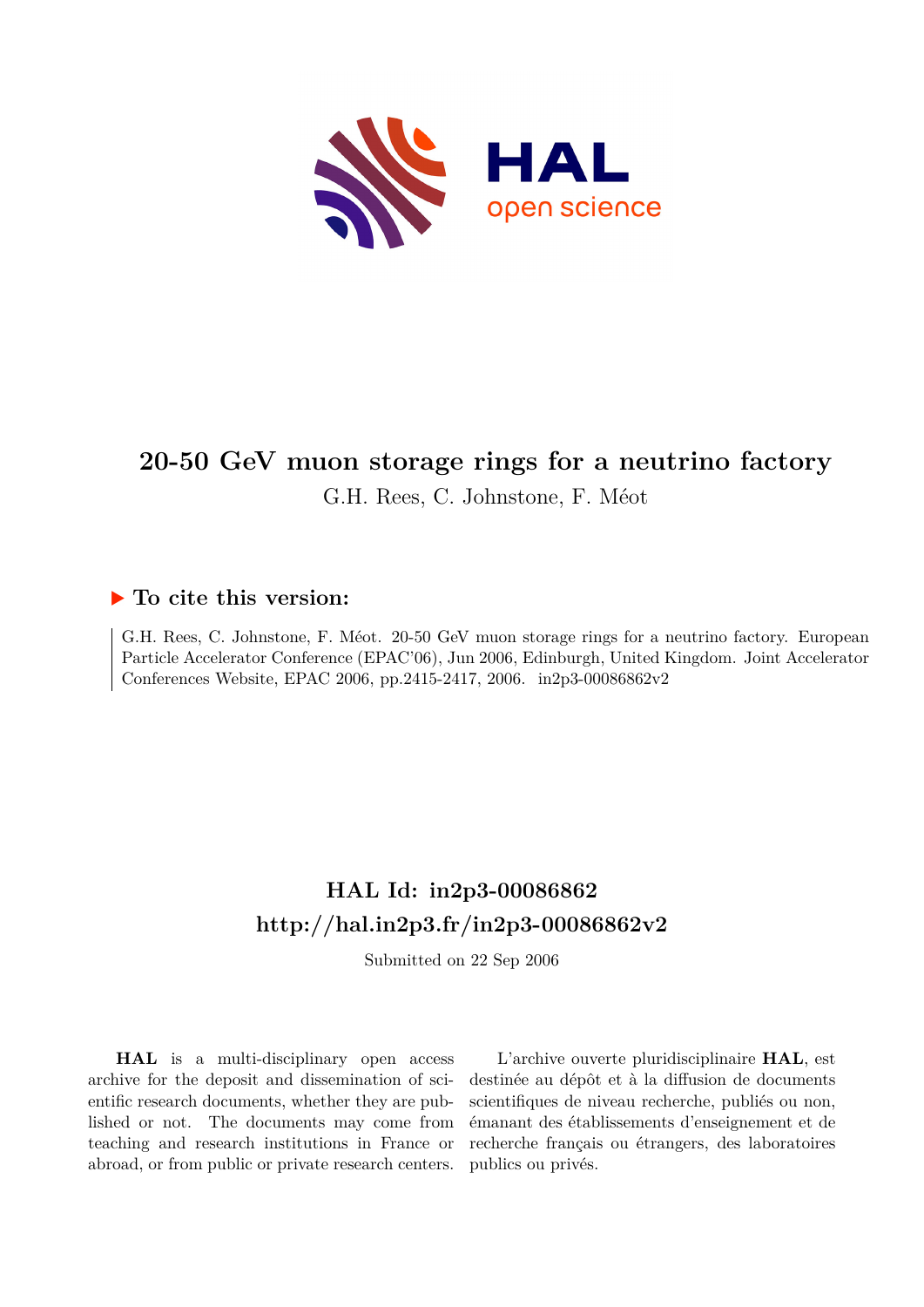### **20 – 50 GEV MUON STORAGE RINGS FOR A NEUTRINO FACTORY \***

G. H. Rees<sup>#</sup>, CCLRC, RAL, Chilton, Didcot, Oxon, OX11 0QX, U.K. C. Johnstone<sup>↑</sup> , Fermilab, Batavia, IL 60510 U.S.A., F. Meot, CEA, DAPNIA, France

#### *Abstract*

Muon decay rings are under study as part of an International Scoping Study (ISS) for a future Neutrino Factory. Both isosceles triangle- and racetrack-shaped rings are being considered for a 20 GeV muon energy, but with upgrade potentials of 40 or 50 GeV. Both rings are designed with long straights to optimize directional muon decay. The neutrinos from muon decay pass to one or two distant detectors; the racetrack ring has one very long production straight aligned with one detector while the triangular ring has two straights which can be aligned with two detectors. Decay ring specifications and lattice studies are the primary topic of this paper. Injection, collimation, and the RF system are covered in a second contribution to these proceedings.

#### **INTRODUCTION**

Muon decay rings are under study as part of an International Scoping Study (ISS) for a future Neutrino Factory. Both isosceles triangle- and racetrack-shaped rings are being considered for a 20 GeV muon energy, but with upgrade potentials of 40 or 50 GeV. Ring characteristics depend on upstream stages: a high power proton driver, a pion production target, a system to form and rotate trains of 80  $\mu^+$  and 80  $\mu^-$  bunches, an ionisation cooling region, a muon acceleration chain, and, finally, two neutrino detectors at distant locations.

The  $\mu^+$  and  $\mu^-$  bunch trains are injected into separate rings, which are in a common tunnel for the triangular rings. Both species can be injected into the racetrack under counter-rotating conditions if both straights are used for neutrino production. (This scheme works as long as the bunch trains remain separated in time from opposite-sign bunches that are decaying in the opposing straight.) Stored muons that decay in the long straight sections form a well-collimated, parallel neutrino beam directed towards the detector sites. If chosen appropriately, two detectors can accept neutrinos from both of the triangular rings, while the racetrack can only service one far detector site. For a racetrack, each detector would have a dedicated ring in a separate tunnel (easing the task of matching desirable detector sites with appropriate baselines).

\_\_\_\_\_\_\_\_\_\_\_\_\_\_\_\_\_\_\_\_\_\_\_\_\_\_\_\_\_\_\_\_\_\_\_\_\_\_\_\_\_\_\_\_

#### **DECAY RING SPECIFICATIONS**

Physics issues dictate that the detector baselines needed are 7500 km and 2500 to 3500 km, respectively. For this choice, the smallest triangle apex angle (and best production efficiency) is near 50˚, constraining the detector locations to be in opposite directions (in gnomonic projection) from vertically aligned, adjacent rings, as in Figure 1. Some incline of the rings from a pure vertical-plane alignment is required for most pairs of detector sites. In the racetrack case (Figure 2), two rings in independent tunnels imply different vertical declinations directed to the two respective detectors. (Both rings would have a common injection point and injected bunches could alternate between the two rings.)



Figure 1: Vertical plane layout for the isosceles triangle ring.  $L_1$  and  $L_2$  are the detector baselines, and R is the equatorial radius.



Figure 2: Plan layout for the for the racetrack.

The geometry of the triangle ring is dictated by the choice of detector sites, however, the circumference in both types of rings is determined by the length, spacing and number of bunch trains injected and matching to the

<sup>\*</sup>Work supported by by the Universities Research Association, Inc., under contract DE-AC02-76CH00300 with the U.S. Department of Energy.

<sup>#</sup> ghrees@ukonline.co.uk

<sup>↑</sup> cjj@fnal.gov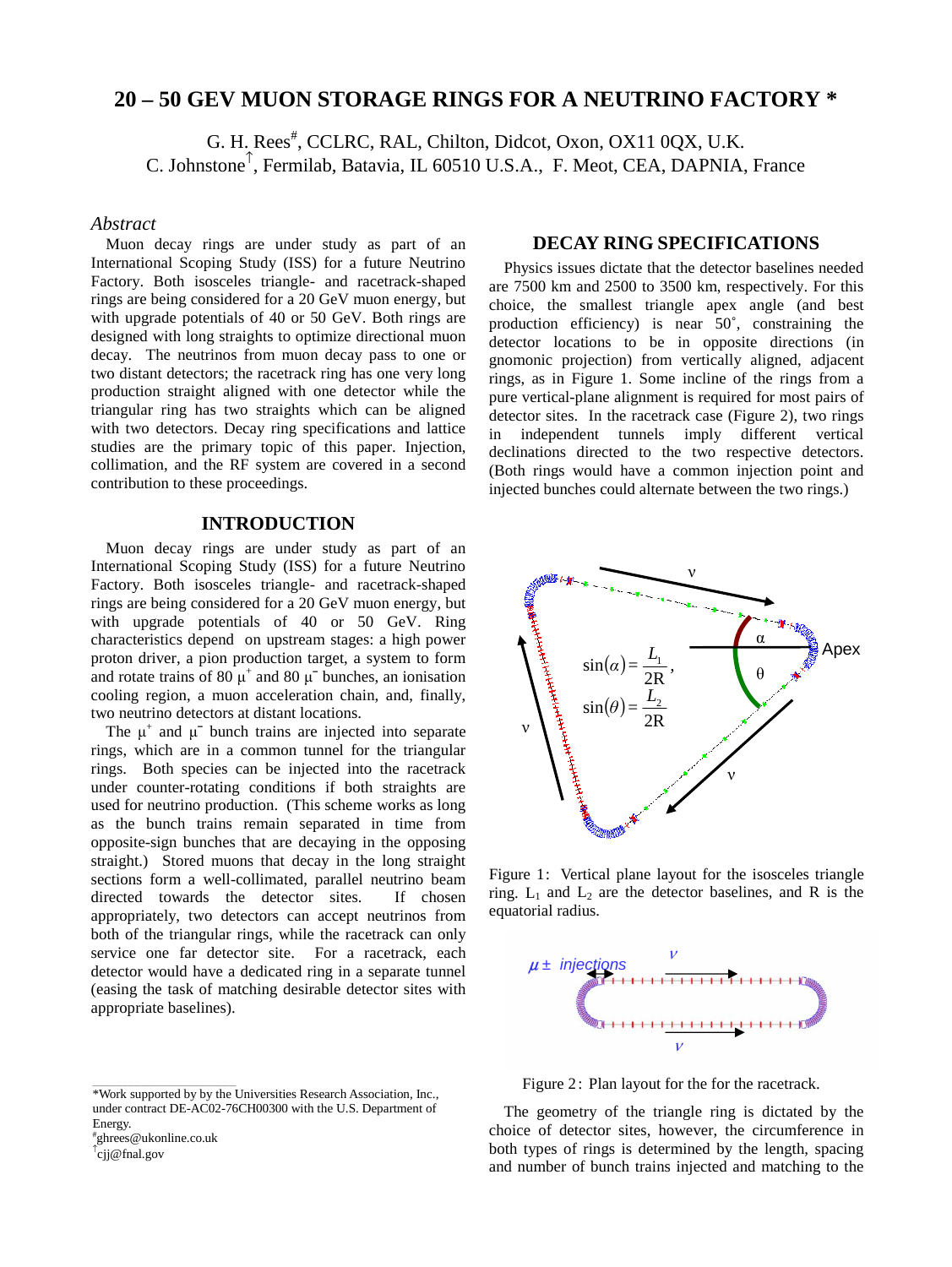muon acceleration rf and bunch revolution timing of upstream systems as documented in the second contribution to these proceedings. The final patterns for each decay ring consist of a set of three, or five, uniformly spaced, 400 ns, trains containing 80  $\mu^+$  or 80  $\mu^-$  bunches. (Increasing the number of muon bunches relaxes design problems associated with high intensity in upstream systems and increasing the storage ring circumference increases the production efficiency notably up to a point. A further increase in circumference — which must remain an integer times revolution period of the protron driver buys little improvement in production efficiency so the optimum appears to be 5 bunches, with 3 bunches as an alternative option.) For the triangle rings in a common tunnel, the  $\mu^+$  trains in one ring are interleaved in time with the  $\mu$ <sup>-</sup> trains in the other. In order for the detectors to resolve the individual trains, 100 ns must be maintained between the interleaved bunches. The interval between bunch trains in a ring is therefore 600 ns, which allows a 300 ns injection kicker rise and 300 ns fall time. In the case of two racetrack rings with non-interleaved bunches, this is the time interval between bunches due to the injection kicker. For 5 bunch injection, the circumference of the ring is therefore ~1600 m and correspondingly less for fewer bunches.

In the case of the two racetrack rings, different numbers of bunches can be divided and injected between the two respective rings allowing a circumference variation (the 3500 km ring, for example, can be significantly longer for the same vertical tunnel depth than the far baseline ring.)

The design is further complicated by the large transverse muon emittances ( $30\pi$  mm-rad) coupled to small divergence requirements in the production straight. Due to the MW beam powers, the ring apertures are increased by a factor of 2.25 times the beam envelopes to allow the use of loss collectors. Exceptionally large dynamic apertures are thus a design requirement. Component apertures in the production straights are particularly large in order to accommodate the large emittance in combination with the experimental constraint that the ratio of the muon divergence to the decay neutrino opening angle is required to be  $\langle 0.14, A \rangle$ background-sweep dipole must be incorporated at the ends of the production straights to eliminate any neutrinos with large opening angles (arising from parent muons with large divergence angles) which generate background in the detectors. (These magnets complicate the lattice designs by creating dispersion in high beta regions of the matching to the arcs.)A specification has yet to be set by the experiments for the allowable muon beam momentum spread, but practical concerns limit deltap/p to within  $\pm 2$ -4%. The lower value is generally considered the limit to retain bunched beam structure with a reasonable rf system, which is a requirement of the interleaved schemes.

Sextupole components are added to the arc magnetic fields in both cases for full chromaticity correction. In the triangle there are 11 arc cells at the triangle apex, and 10 in each of the other two arcs. The sextupole excitation vectors cancel over groups of five cells, so one cell near the apex is left without sextupole field components. All racetrack arc cells contain chromatic correction sextupoles

Table 1: Decay Ring design Specifications

| Energy                      | $20 \rightarrow 40$ or 50 GeV       |
|-----------------------------|-------------------------------------|
| Declination $\angle$ s      | $~16^{\circ}$ , 36° (3500, 7500 km) |
| $\varepsilon_n$ (full)      | 30 $\pi$ mm-rad                     |
| Ring acceptance             | $67.5 \pi$ mm-rad                   |
| Momentum Acceptance         | $2 - 4\%$ (RF – no RF)              |
| Peak magnetic field         | < 7T                                |
| Bunch train length, spacing | 400 ns, 100 ns                      |
| rms div. in decay straight  | $0.1/\gamma - 0.2/\gamma$           |

#### **LATTICE DESIGNS**

An isosceles triangle ring with an apex angle of 52.8° is presently under design in parallel with an equivalent circumference racetrack ring. The overriding design goal is to maximize muon decay in the production straight or the ratio of production straight to circumference. If, after the accelerator and detector sites are chosen, the triangular ring is no longer vertically oriented, then a larger apex angle is required and the lengths of all the straights change accordingly. A final ring design cannot be specified until accelerator and detector sites are identified.

Although the arcs differ in the triangle and racetrack lattices (Table 2), this fact represents primarily an effort to optimize. The same arc design can be employed in both cases and this also holds for the production straights.

| $     -$             |                   |                     |  |
|----------------------|-------------------|---------------------|--|
| Arcs                 | <b>Triangle</b>   | <b>Racetrack</b>    |  |
| Magnets (SC)         | Combined function | Separate function   |  |
| Arc cell length      | $8.2 \text{ m}$   | 9.8                 |  |
| #cells               | 31                | 30                  |  |
| $\beta_{\text{max}}$ | $12.7 \text{ m}$  | 16.1 m              |  |
| $v_x/v_y$            | $72^\circ$        | $86^\circ/87^\circ$ |  |
| magnet spacing       | 1.2 <sub>m</sub>  | $0.75 \text{ m}$    |  |
| Bend/cell            | $11.0^\circ$      | $10.3^\circ$        |  |
| $D_{\rm v}$          | $1.44 \text{ m}$  | $1.25 \text{ m}$    |  |

Table 2: Arc Designs

Table 3 indicates production straight parameters and Table 4 is an overall comparison of the two designs. Solenoids were used for the triangle production straight because the lattice value for  $1/(\beta \gamma)$  max, may be ~1 for solenoids, but is  $(1-\sin \mu)/2$  for thin lens FODO cells, with μ the half cell phase advance. For equal, muon divergence angles, the maximum beta value for solenoids is thus  $\sim$ half that for FODO cells and this helps in lowering beta values in the matching regions and obtaining a large dynamic aperture. Finally, the third straight of the triangle